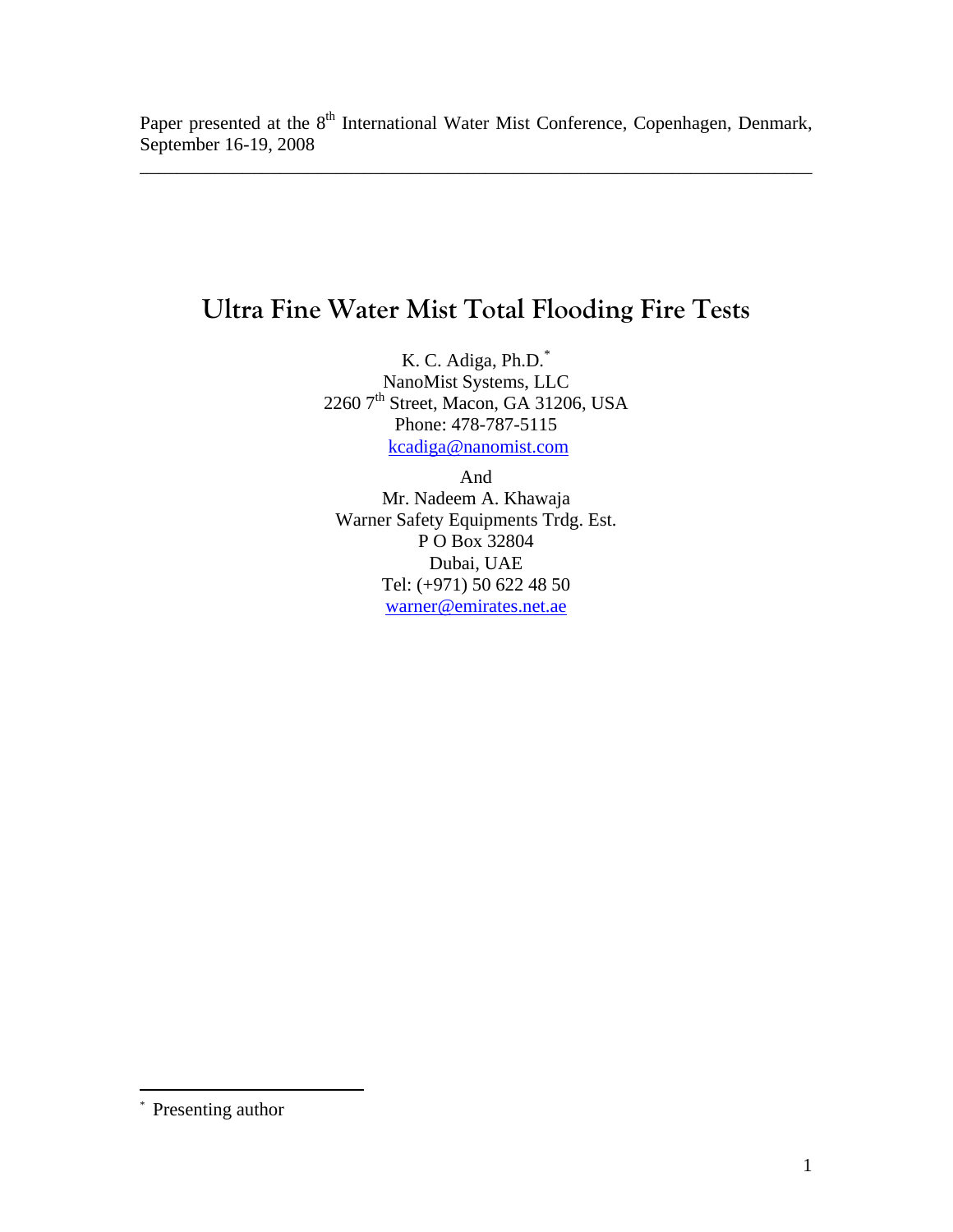# **ABSTRACT**

This work reports the results of ultra fine water mist total flooding fire tests conducted in a 22- $m<sup>3</sup>$  enclosure. The ultra fine mist (UFM) with droplet diameter below 10-microns closely resembles gaseous agents in its transport behavior in cluttered spaces with an ability to diffuse around obstructions without significant loss of mist due to deposition. In order to explore the benefits of UFM and its potential commercial applications, work was carried out with the following objectives: 1) evaluate the gas-like behavior of UFM in a total flooding test scenario in an enclosure, 2) address the mist discharge and transport behavior in enclosures, 3) estimate scaling capability of ultra fine mist for realscale fire protection installations.

The UFM total flooding behavior in a  $22-m^3$  room was carried out using NanoMist®, a proprietary ultra fine water mist technology. The methodology used was similar to clean gaseous agent total flooding tests. Twelve telltales were placed 1-foot away from the corners at three heights. Four telltales on the first level were placed at the base, the second set of four telltales at the mid-level and the third set of four telltales at 75% of the room height. The UFM was discharged with outlet ports oriented in a vertical direction. The atomizer carrier gas/air was pulled from outside in these tests. The extinction of telltale fires was estimated by multiple thermocouples placed inside the fire (above the telltale cup) which were connected to a data acquisition system. Telltales at the floor level were extinguished within 2-3 minutes, those at 50% of the room height were extinguished within 4 minutes, and those at 75% of the room height level were extinguished within 6-7 minutes.

The work reported here shows the gas-like transport behavior of UFM in reaching corners and extinguishing all telltales consistently, thus demonstrating the ability of mist to distribute both laterally and along the height in a total flooding scenario. The use of external air had implications on transport, cooling, and extinction processes. Drawing fresh air from outside also limited the ability to accelerate the mist discharge velocity inside without using excessive air. By using an internal gas mixture, the discharge rate and transport rates can be optimized and implemented in "real world" applications.

## **INTRODUCTION**

Work for the last seven years on ultra fine water mist (droplet diameters below 10 μm) has created significant interest in using Ultra Fine Mist (UFM) as an alternative to gaseous agents in certain selected fire threat scenarios [1-9]. A considerable amount of work has been reported on the characterization and mist fire suppression behavior of UFM under different laboratory conditions [10-13]. Patent documents [14, 15] describe the details of UFM technology and its possible applications. Similar to a gaseous agent, UFM applications involve areas with obstructions and non-line of sight locations. UFM has the following unique features: 1) high cooling power of water mist (2.25 MJ/liter of water) while behaving like a *pseudo gas*, 2) tolerance to reasonable leaks since UFM water-mist can be continuously discharged, 3) little or no collateral damage in the event of a false discharge because of the small amount of water usage, and 4) environmentally–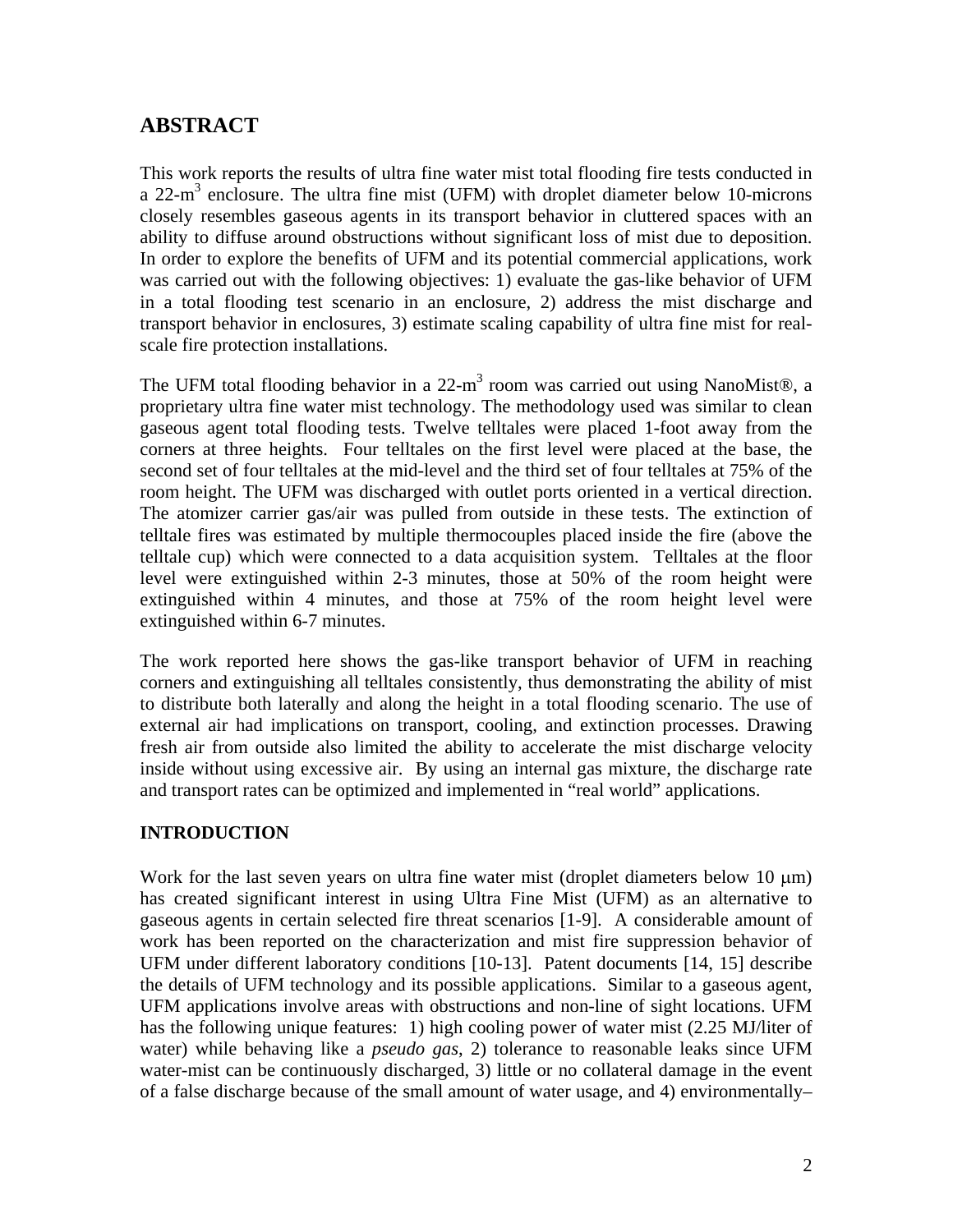friendly water fog without chemical agents.

The high efficiency of UFM comes from a large number of extremely fine water droplets with a huge surface area per 1.0 liter of water. With nearly micron sized droplets, a very small amount of water is sufficient to accomplish the same cooling and inerting capability found in conventional water spray systems. The graph in Figure 1 below shows that decreasing the droplet size by a factor of ten results in the increase of surface area by a factor of ten, and the number of droplets by a factor of a thousand. This contributes to the unique fire suppression efficiency of the UFM fire suppression agent.



## **Figure 1: Increasing efficiency of fire suppression with decreasing droplet diameter**

The objective of this work was to investigate the gas-like nature of UFM in a  $22-m<sup>3</sup>$  fire test compartment, treating UFM as a gaseous agent and using corner telltales at various heights. In addition to low velocity UFM, some "high-momentum" discharge scenarios demonstrating the ability to increase the mist "throw" height/distance and accelerated transport process are also illustrated.

## **TEST METHOD**

As indicated in the objective, based on the gas-like transport of UFM, we have selected tests that are used to confirm the efficacy of gaseous systems.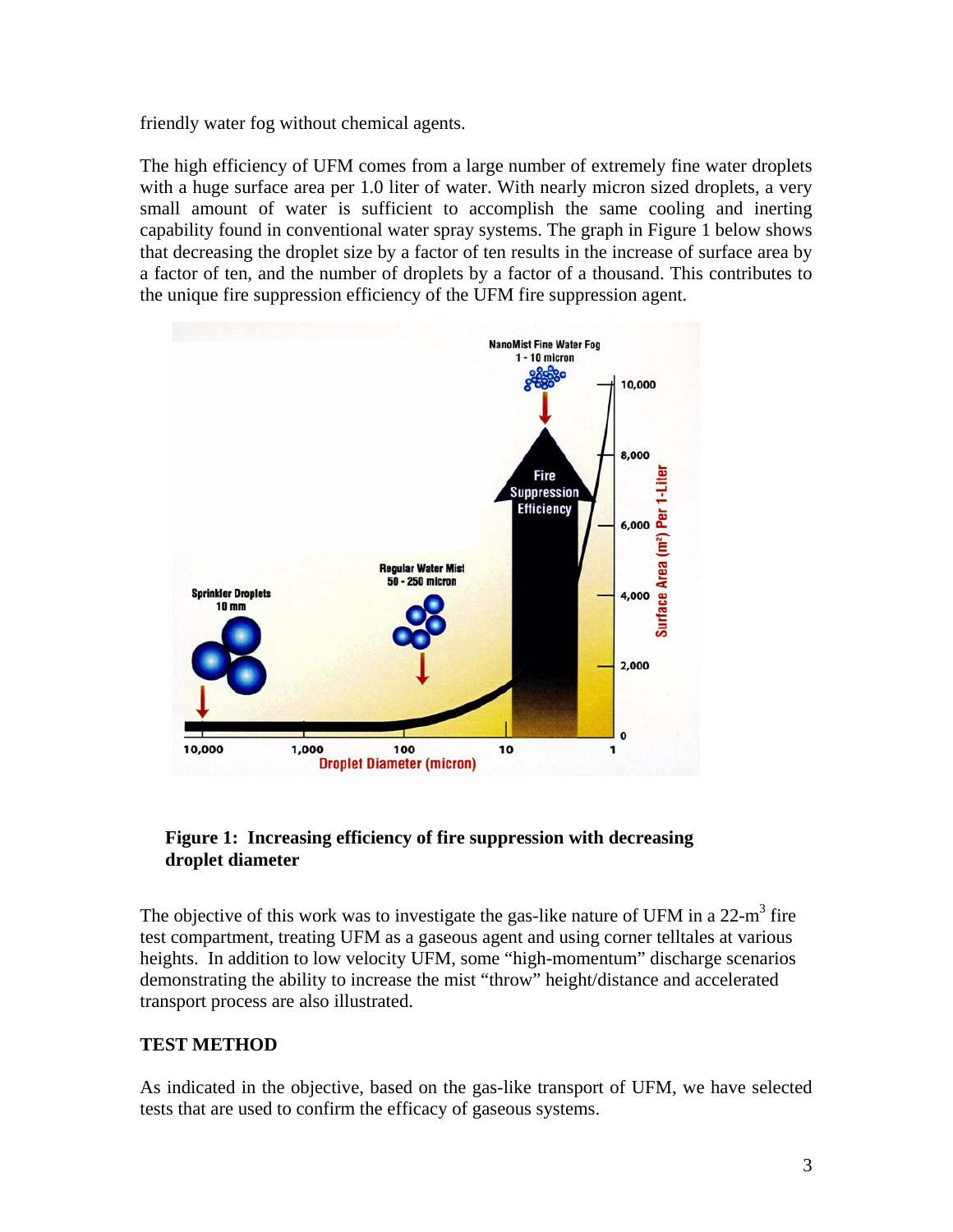#### **FIRE TEST COMPARTMENT**

Figure 2 shows the fire test room used. A  $\sim$  22 m<sup>3</sup> compartment with dimensions of 3.6 m x 2.2 m x 2.8 m was used.



**Figure 2: Fire test compartment** 

## **NANOMIST AGENT DISCHARGE**

Figure 3 shows the UFM discharge outlay used in these tests. 1.00 - 2.5 LPM of mist was discharged into the chamber from the sidewall. The velocities at the mist discharge outlets varied from 1.8-2.2 m/s. Discharge outlets have a diameter of 5-6 inches



**Figure 3: NanoMist discharge configuration**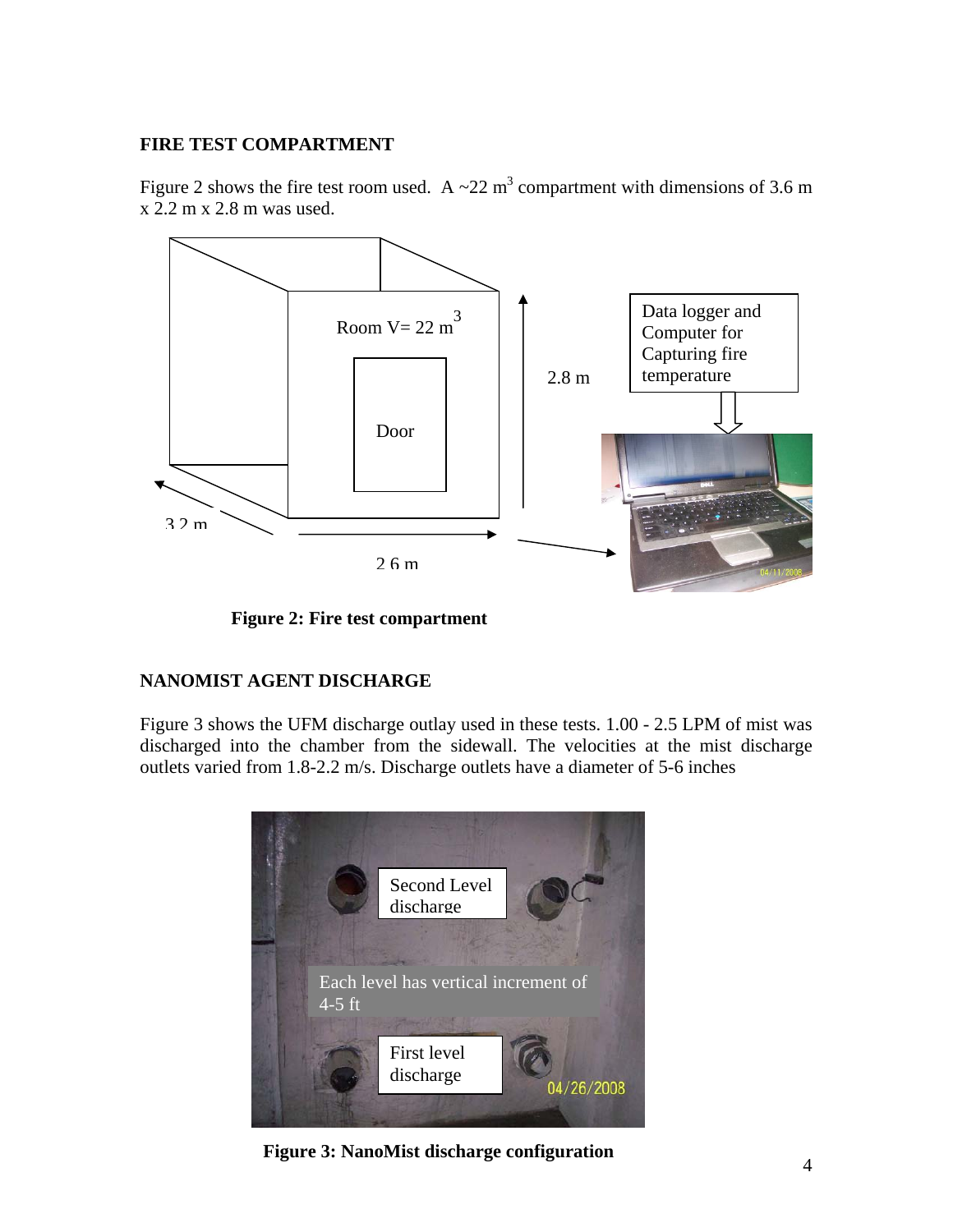#### **FIRE TESTS - TELLTALES**

Using the protocol utilized in clean gaseous agent tests, telltale (TT) fires are used to determine the extinguishing ability of UFM-NanoMist. Telltale cups are made out of stainless steel of dimensions: 4-inch height, 3-inch diameter, and 0.25 inch wall thickness. Kerosene fuel  $(-120 \text{ ml})$  was floated on water with a freeboard of 1.5-2.0 inches. Figure 4 shows telltale fires located inside the test room.



**Figure 4: Telltale fire inside the room** 

Figure 5 shows a photograph of telltales at the corners of the floor.



**Figure 5: Telltales on floor corners**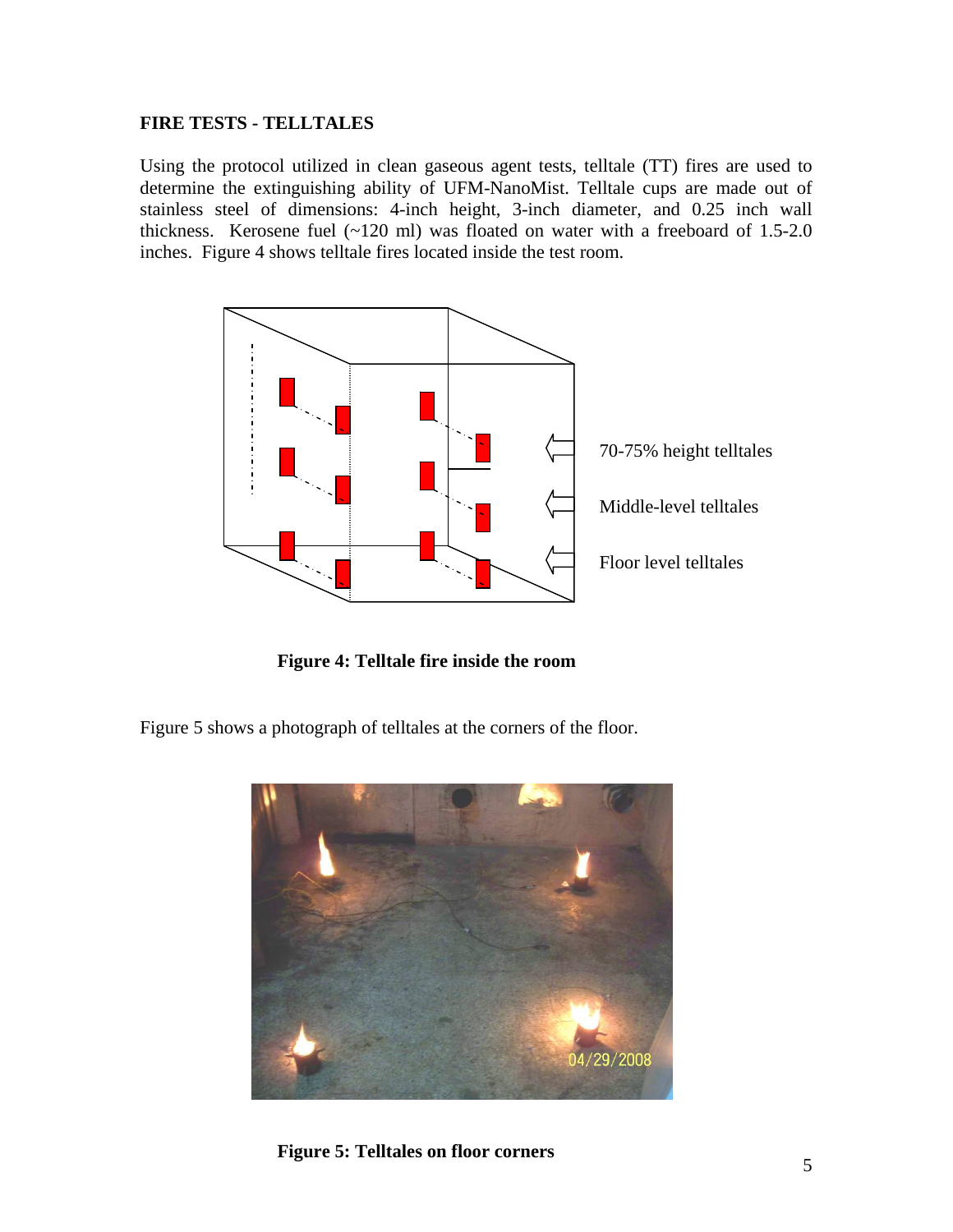#### **VENTILATION CONDITION**

The top vent was open to ambient in order to account for the small pressure rise inside the room during the test due to carrier gas/air pulled from the outside by the misters.

#### **DATA CAPTURE AND ANALYSIS**

Thermocouples were placed at the top of the telltale cups. The fire temperature was plotted using an OMEGA 10-channel data logger simultaneously capturing thermocouple data from all telltales. Fire extinction behavior was confirmed by observing the temperature curve going to ambient condition in each case.

#### **DESIGN CONCENTRATION OF AGENT UFM**

The cup burner extinction concentration reported in open literature for NanoMist-like extremely fine water is  $\sim 0.20$  L/m<sup>3.</sup> Based on this extinction concentration, and a predetermined discharge time, the mist generator capacity can be calculated. For example, for a room of  $\sim 20 \text{ m}^3$ , we need 4.00 liters of water  $(20 \text{ m}^3 \times 0.20 \text{ L/m}^3)$ . We can choose four NanoMist generators of 1.00 LPM each to achieve a design concentration of 0.2  $L/m<sup>3</sup>$  in 1-minute discharge. Or, in order to reduce the number of units, we can choose 2-4 minutes of discharge.

#### **TEST PROCEDURE**

Misters were checked for normal operation before starting the test by conducting mist rate tests without fire in the compartment. Telltales were prepared by filling with kerosene (n-heptane was not available). Data loggers were started, and telltales were ignited using a premixed flame. The fire test room door was closed, and normal ventilation was opened at the top. After a pre-burn time of 1-2 minutes, UFM (NanoMist) was discharged.

The fire temperature-time histories (plots) show temperatures lowering upon the discharge of NanoMist. This shows the telltale suppression behavior in the presence of the UFM agent. This is followed by a "fire-out" (or extinction) condition when the water concentration reaches the extinction concentration level. If the gas phase did not attain the extinction concentration of water, the telltale continued to burn. A stopwatch was also used to make instantaneous records of extinction times for each telltale. From the plot, the rate of "heat extraction," which is a measure of suppression efficiency, can also be plotted. Because of the fluctuations, only mean values can be estimated.

Since fire is not a deterministic process, each test was repeated several times (5-8 times) to establish the frequency of occurrence of complete extinction.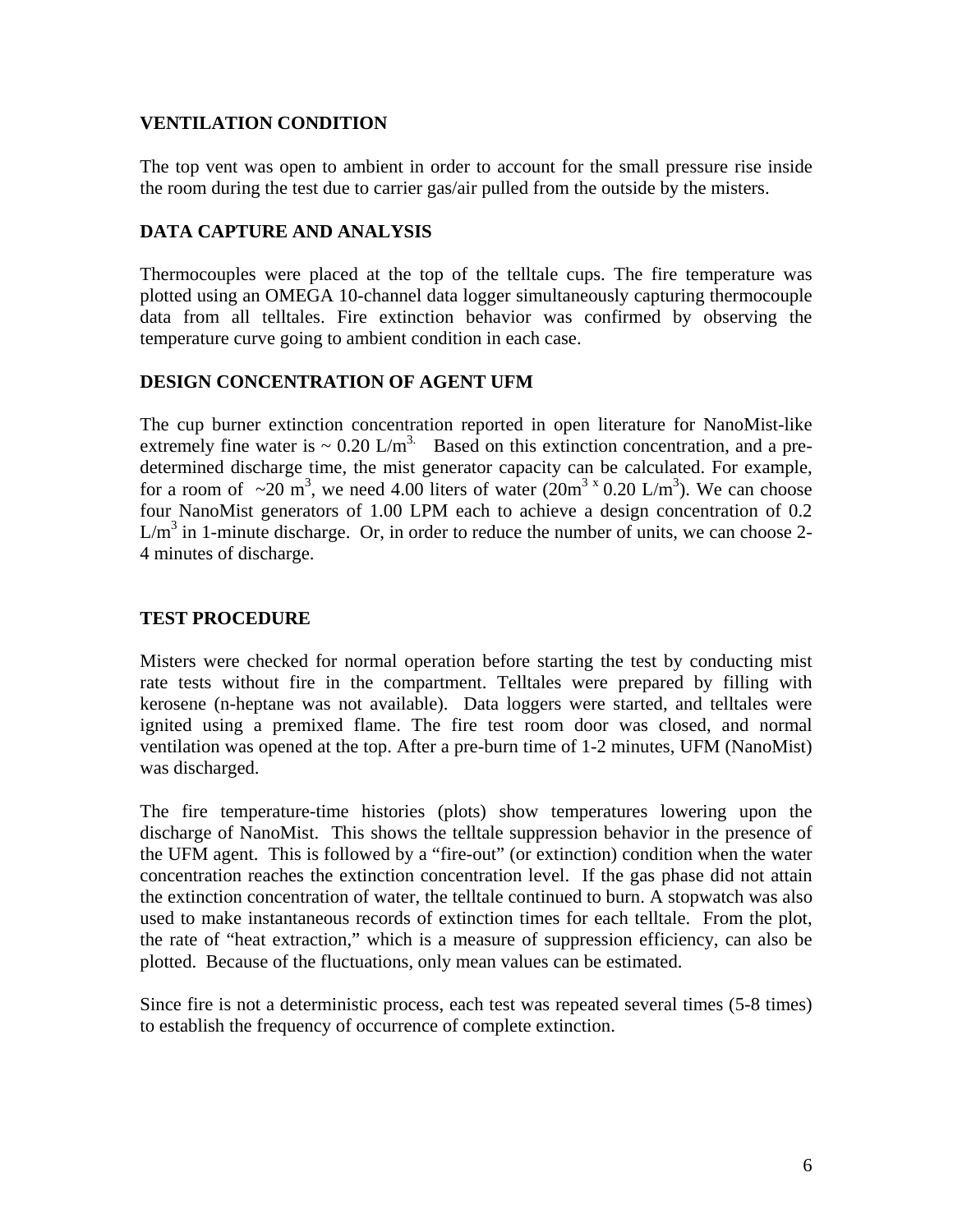After completion of the test, fires which were not extinguished were manually extinguished by blocking oxygen using a fire blocker plate. The combustion gases were exhausted by a high capacity exhaust fan.

#### **RESULTS AND DISCUSSION**

Temperature histories for the base level telltales are shown in Figure 6. Note that the absolute temperature readings are relatively low due to the lack of calibration and recorder setup. However, the "fire out condition" does not change. Upon the mist discharge, fire temperatures start decreasing and finally reach ambient temperature indicating extinguishment. In the case of floor telltales, all telltales go out within approximately 2-3 minutes, at a mist rate of 1.4 liter/min. The extinction time 2-min gives an extinction concentration of 130 grams/m3. This is much lower than the expected  $\sim$ 200 grams/m3.



**Figure 6: Fire temperature histories of telltales at the corner of the floor of 22 m<sup>3</sup> room.** 

Temperature histories for middle-level telltales are shown in Figure 7. The extinction time is  $\sim$  4 min which is longer than for floor telltales. This is because of the slow build up of the mist concentration at this level. This is mainly due the mist transport delay.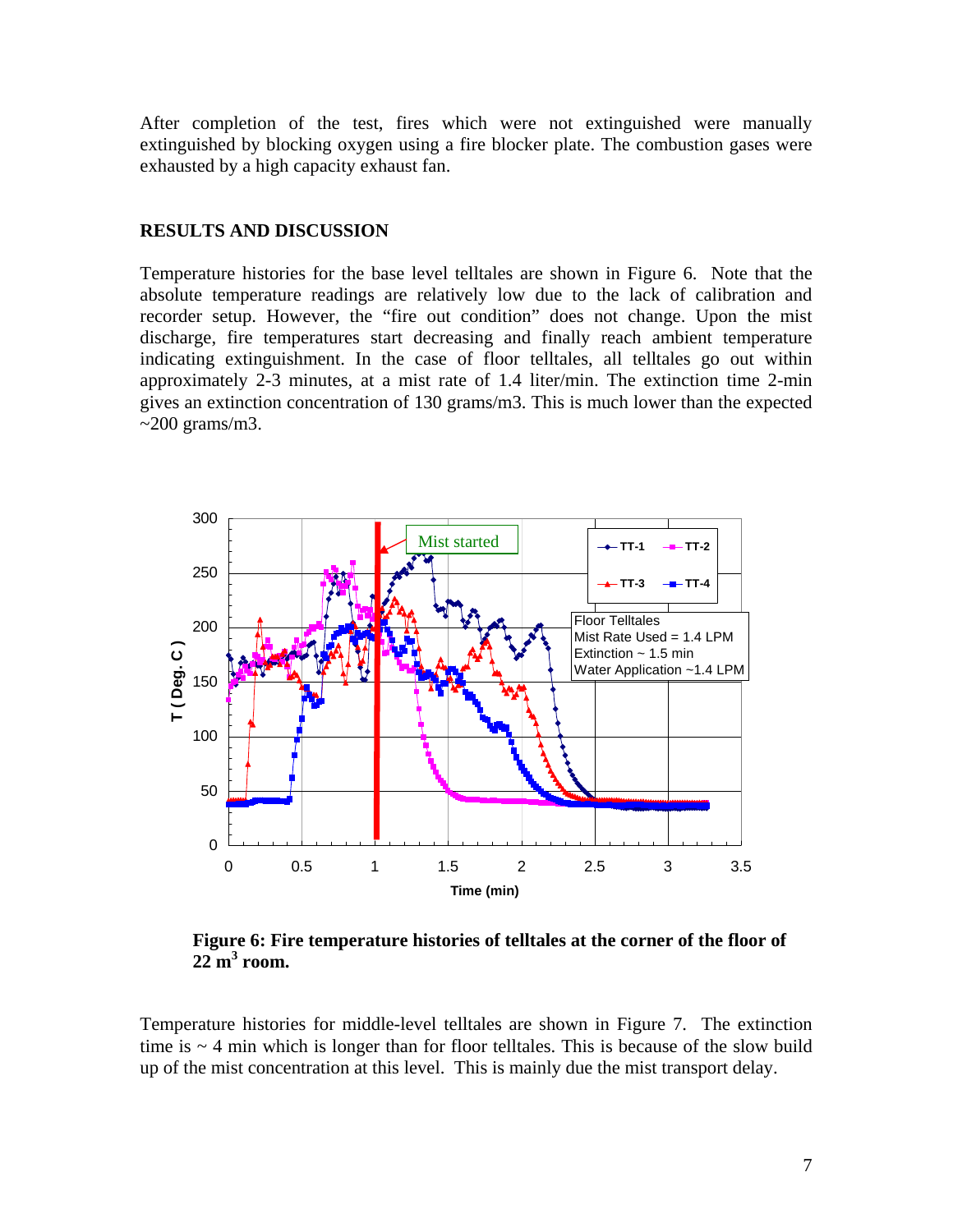

**Figure 7: Fire temperature histories of middle- level (50% height) telltales fires located in 22 m<sup>3</sup> room** 

The temperature histories for the top (70-75% of room height) telltales are shown in Figure 8. Two telltales were extinguished within 2 minutes, but the third took up to 6 minutes. These extinction times vary depending on the spatial concentration of water. The concentration fluctuates due to conditions inside volume such as turbulence, leaks and flow interactions. In the case of the top telltales, the extinction behavior was influenced by the proximity of the ventilation outlet. Also, it is expected that additional time is required for mist concentration build-up as it moves up in the room since UFM-NanoMist is heavier than air. The ability to put out telltales located at 75% of the room height resembles the performance of gaseous agents. The results also confirm the gaseous nature of ultra-fine mist in terms of reaching hard-to-reach corners.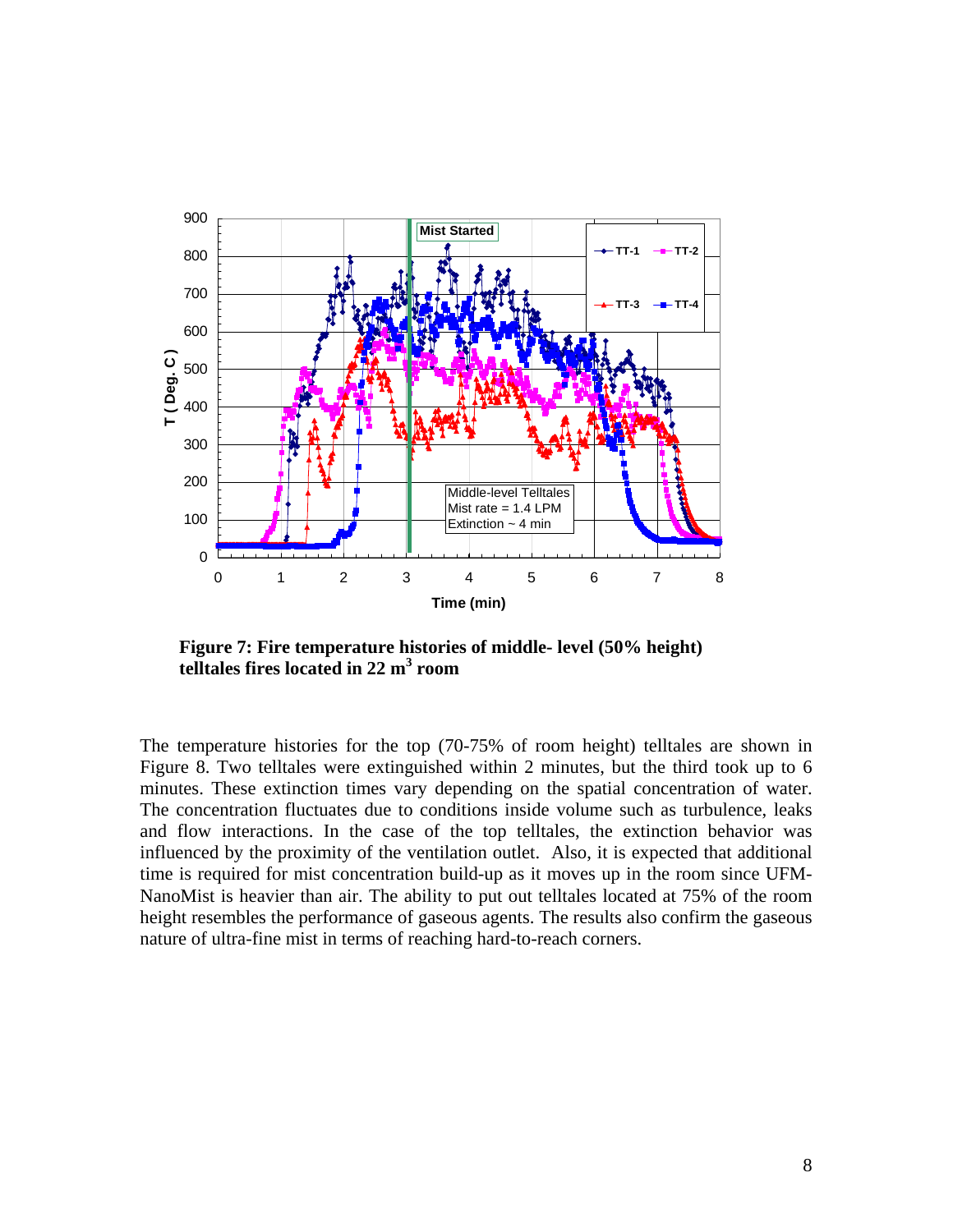

**Figure 8: Fire temperature histories for telltales located at 75% height. The final extinction time varied 5- 7 min for several repeats** 

#### **Flow obstructions and raised floor simulation**

In order to assess the effect of blockage to mist flow on extinction behavior, tests were also conducted using a raised floor configuration as shown in Figure 9. Four telltales were placed underneath a 3 ft (wide) x 5 ft (long) table supported by cement blocks of 16-inch height. Baffles were placed to block mist coming directly from the outlets and reaching the telltales, as shown in Figure 10.

Fire temperature plots for flow obstructed scenario tests are shown in Figure 11. Note that the absolute temperature readings are relatively low due to the lack of calibration and recorder setup. As seen by the temperature plots, the fire out conditions did not change in spite of the flow blockage, and all the telltales were extinguished. In fact, the extinction time was  $\sim$ 2 min which is close to the baseline (no flow obstruction) case. This shows the near gaseous nature of the NanoMist agent demonstrated by the ability to reach hidden areas in a typical total flooding situation. This feature of UFM, to reach hard-toreach non-line of sight places, makes it an attractive agent for "hidden area" fires.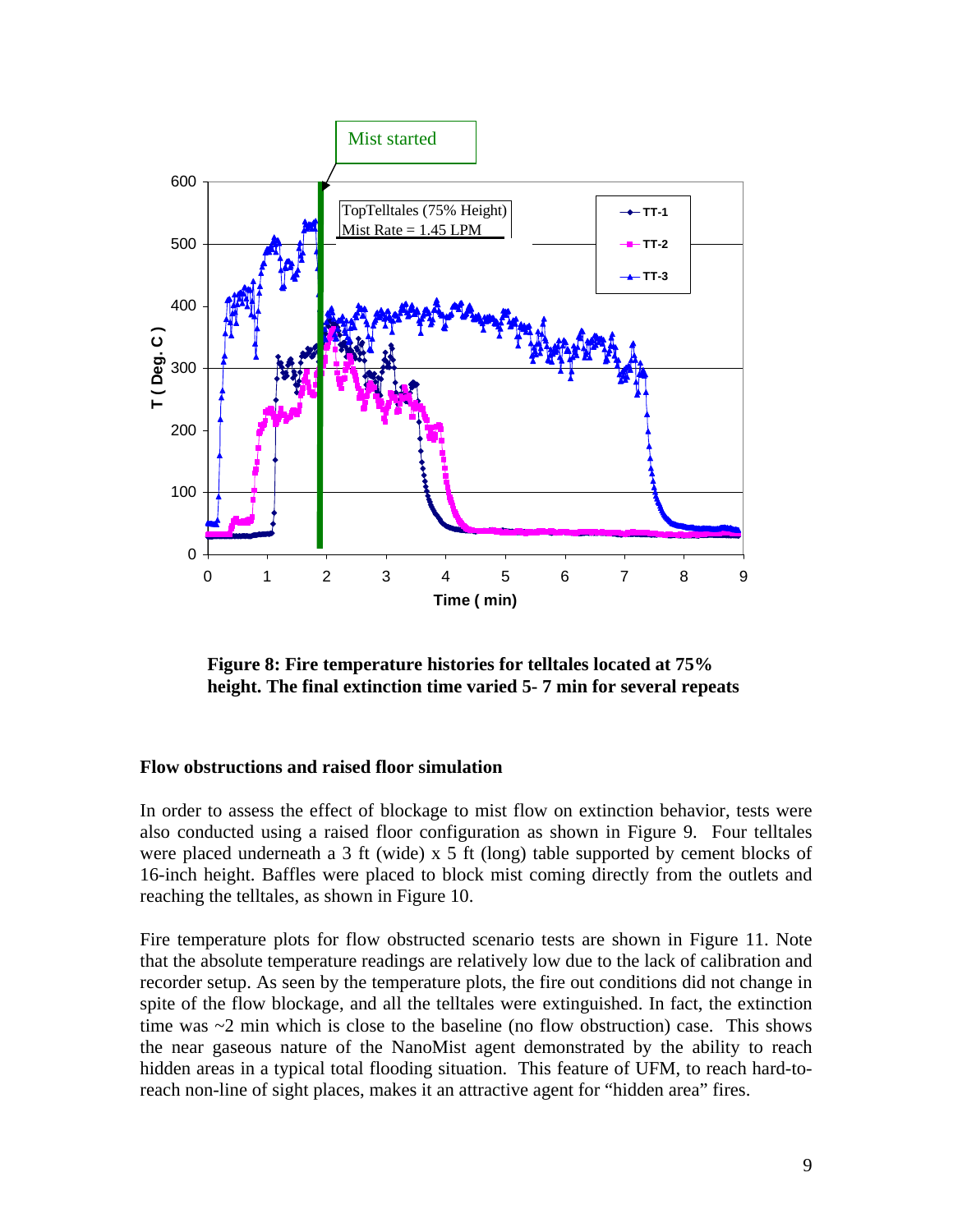

**Figure 9: Telltales under extended baffle plate; raised floor simulation 16 inch height** 



**Figure 10: Direct flow of mist underneath the raised-floor was blocked**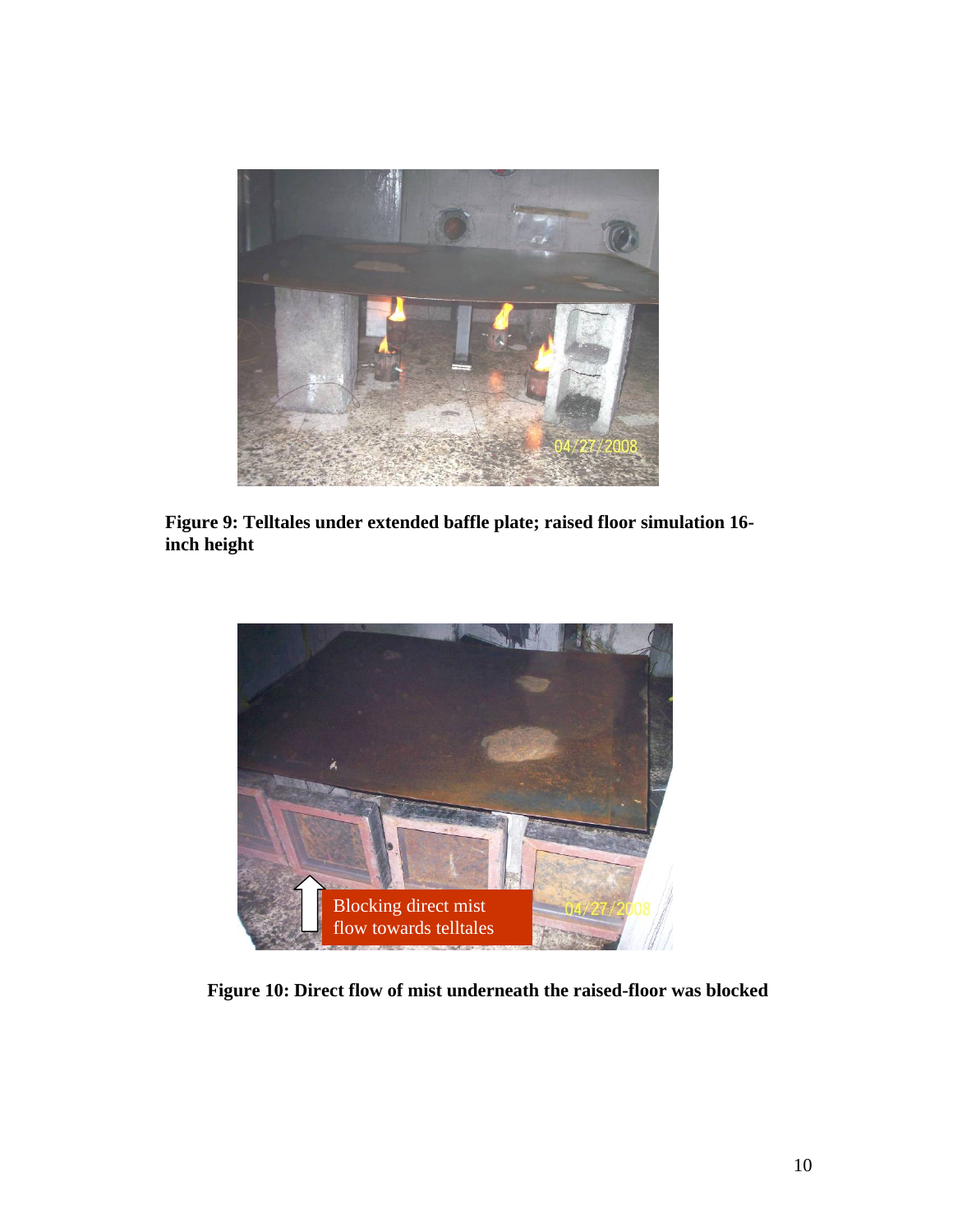

**Figure 11: Fire temperature histories for flow-blocked telltales in a raised floor scenario** 

## **UFM High Velocity Discharge**

The results discussed so far include only low velocity (1-2 m/s) discharge. As seen, such low velocity mist discharge causes transport delays resulting in long extinction times for fires at higher levels in the room. However, low velocity (low momentum) mist is desirable to reduce droplet loss due to the impact on the surfaces in a "cluttered" space. Because of the extremely low droplet mass  $(6.54 \times 10^{-14} \text{ kg}$  for a 5-micron droplet), a reasonable acceleration of mist discharge velocity (10-15 m/s) does not reduce its effectiveness as a gaseous agent with reduced droplet loss due to impact.

Figure 12A and 12B show photographs of relatively high velocity UFM discharge. The initial discharge velocity is  $10{\text -}15$  m/s which is relatively high compared to  $1{\text -}2$  m/s in low momentum UFM discharges. Although results are not presented here on the fire scenarios, the added turbulence and mixing behaviors of high-momentum discharge should help in reducing overall extinction times of telltales at all levels. This will also further minimize the amount of water required for fire extinction.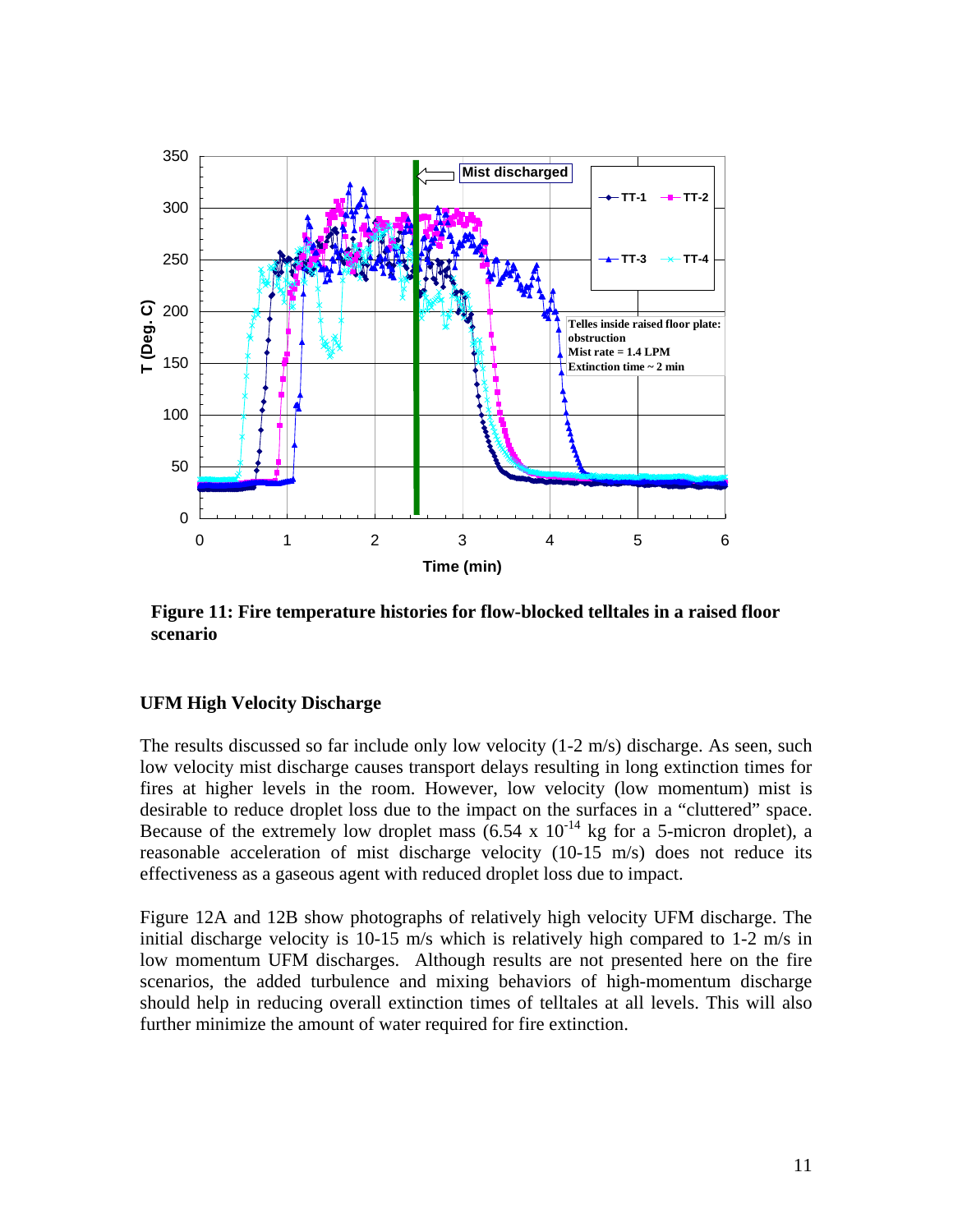

**Figure 12: Accelerated UFM mist discharge to accelerate the transport process.**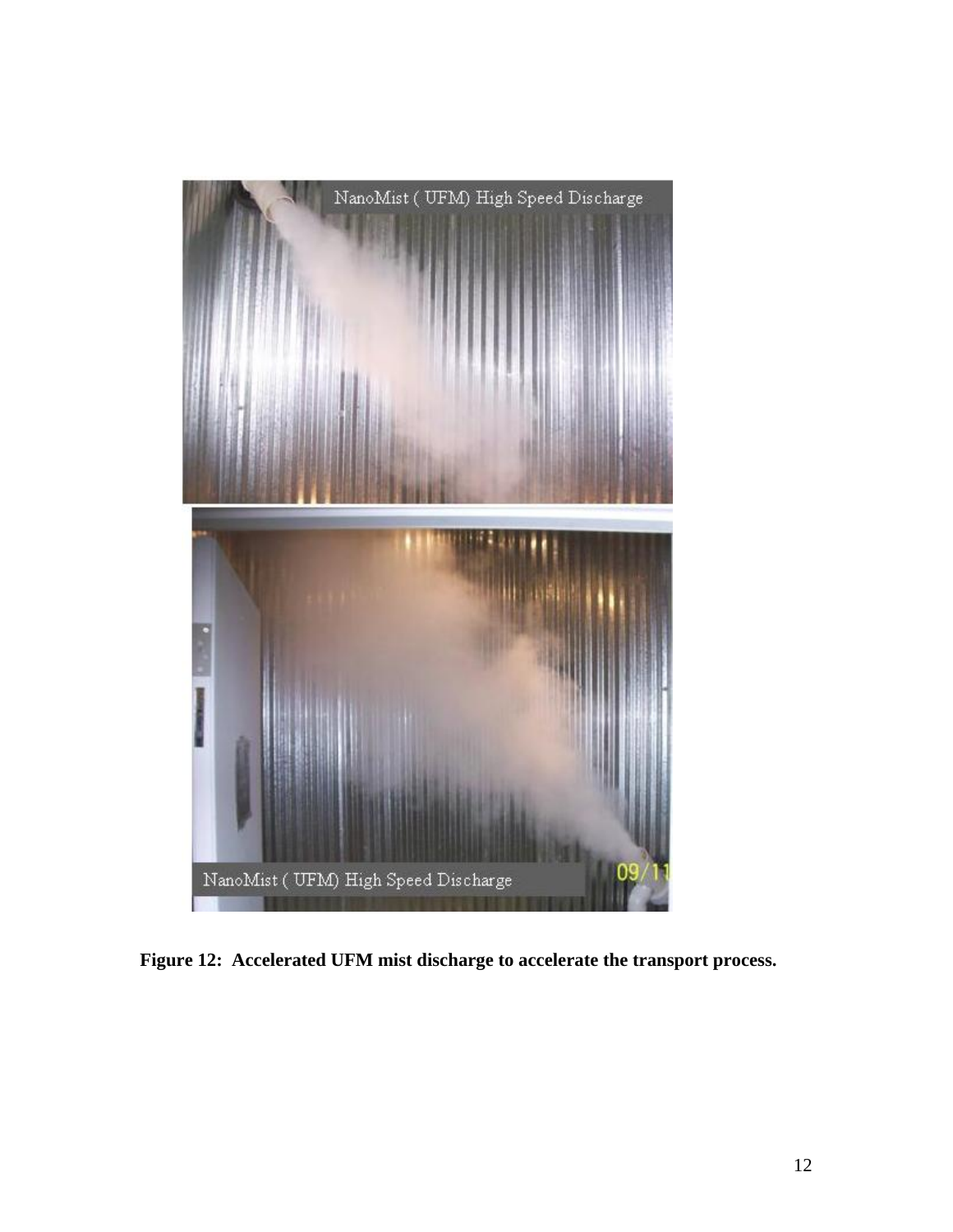#### **SUMMARY**

All four telltales at the floor level are extinguished within 2-3 minutes using approximately 1.4 LPM NanoMist. This extinction time in a 22  $m<sup>3</sup>$  room gives an extinction concentration of 0.130-0.19  $\text{L/m}^3$  (130-190 grams/m<sup>3</sup>). All telltales at the 50% of room height level are extinguished within 4 minutes using about 1.4 LPM. This gives an extinction concentration of  $0.250$  L/m<sup>3</sup> (250 grams/m<sup>3</sup>). Telltales at the 70-75% of room height level are extinguished within 6-7 minutes. A reduction in this water requirement may be accomplished by accelerating the transport rate of mist. In addition, using low velocity discharge, a nominal increase in extinction times for telltales located near the ceiling is expected based on the higher bulk densities of NanoMist compared to the air density.

The results of simulated raised floor tests indicate the near gaseous nature of UFM in its ability to reach hidden areas in a typical total flooding situation. This feature of UFM to reach non-line-of-sight shows its possible use in "hidden area" fires.

UFM agent demonstrates the gas-like total flooding behavior in a room of 22  $m<sup>3</sup>$ . Test results also showed the ability of the UFM agent to pass around obstacles and extinguish telltales located in corners and hidden areas. The observed high-speed discharge behavior indicate the ability to accomplish faster mist transport and the potential to accomplish quicker extinction of fires in a total flooding context.

#### REFERENCES:

- 1. Adiga, KC, Sheinson RS, Hatcher, Jr. RF, Williams FW and Ayers, S. A Computational and Experimental Study of Ultra Fine Water Mist as a Total Flooding Agent, Fire Safety J. l 42 (2007) 150–160
- 2. Adiga KC. Ultrafine water mist fire suppression technology, Fire Engineering, January 2005. p. 197-200.
- 3. Adiga KC, Adiga R and Hatcher Jr. RF. Self-entrainment of ultra fine water mist technology for new generation fire protection, Proceedings of Workshop on Fire Suppression Technologies, February 25-27, Mobile, Alabama (2003).
- 4. Adiga KC, Hatcher Jr. RF, Forssell EW, Scheffey JL, DiNenno PJ, Back III GG, Farley JP and Williams FW. False deck testing of Nanomist water mist systems, Proceedings Halon Options Technical Working Conference, Albuquerque, NM, 2005. http://www.bfrl.nist.gov/866/HOTWC/
- 5. Adiga KC and Williams FW. Ultra-fine water mist as a total flooding agent: A feasibility study, Proceedings Halon Options Technical Working Conference, Albuquerque, New Mexico, 2004. http://www.bfrl.nist.gov/866/HOTWC/